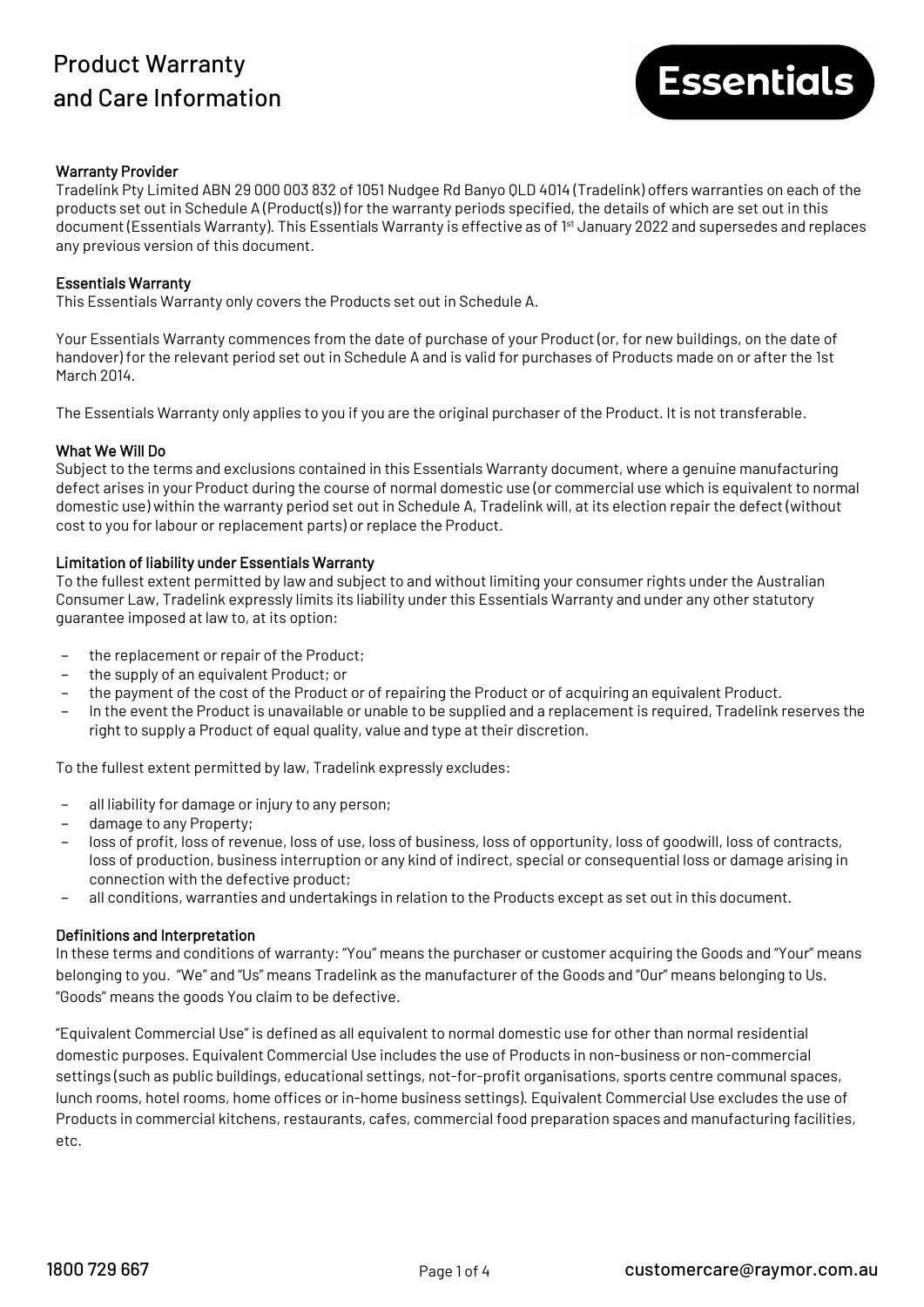## How to make a warranty claim

To make a warranty claim, please contact Tradelink using the contact information contained in this Essentials Warranty document. No specific claim form is required however the following documentation must be supplied to Tradelink as part of your claim:

- Proof of purchase or handover documentation (for new homes);
- Your contact details, including the address of the installed Product; and
- A photo of your Product and the defect in question.

If the Product has not been installed, the Product can be returned with proof of purchase to the place of purchase. The cost of returning the Product is your responsibility; however, if the cost of returning any defective Product is unreasonable, please contact Tradelink on the telephone number listed below so that, if appropriate, we can arrange a collection. You must bear your own costs incurred in making a warranty claim.

Tradelink requires reasonable and adequate access to Products, fittings and fixtures to undertake warranty repairs during normal weekday working hours. To the fullest extent permitted by law and subject to and without limiting your consumer rights under the Australian Consumer Law, Tradelink will not be responsible for any loss, damage or costs where reasonable and adequate access to Products, fittings and/or fixtures is not provided. Where parts or products are replaced or supplied under this warranty, the replacement parts or product shall be considered to be warranted from the original Product date of purchase.

If an Essentials Warranty service call finds that your Product does not have a genuine manufacturing defect, Tradelink reserves the right to charge you a service fee.

Tradelink reserves the right to provide you with minor components as 'parts only'.

## Contact Information

Warranty contact information for Tradelink is as follows:

Raymor Customer Care Phone: 1800 RAYMOR (1800 729 667) Email[: customercare@raymor.com.au](mailto:customercare@raymor.com.au) 1051 Nudgee Rd, BANYO QLD 4014

#### Australian Consumer Law

Our goods come with guarantees that cannot be excluded under the Australian Consumer Law. You are entitled to a replacement or refund for a major failure and compensation for any other reasonably foreseeable loss or damage. You are also entitled to have the goods repaired or replaced if the goods fail to be of acceptable quality and the failure does not amount to a major failure. This Essentials Warranty is in addition to your rights and remedies under the Australian Consumer Law.

## Care Information

To ensure that you receive the longest lasting product life possible, we offer the following general advice to you for the care and maintenance of your Products:

- − Regularly clean with warm, soapy water or detergent. Do not use caustic chemicals, aerosol sprays or cream cleansers.
- Use a soft, dampened sponge or cloth. Never use an abrasive brush, pad or cloth to clean your Products.
- Wipe surfaces clean and thoroughly rinse with water immediately after using any cleaner or solution.

Plastics, stainless steel, chrome finishes, vitreous china and polymarble Products are generally considered to be stainresistant and durable but care should be taken in their use as they are not inherently stain-proof or scratch-proof. Vanity cabinets are manufactured from moisture-resistant materials but are not water-proof and care should be taken to wipe up spills and drips immediately.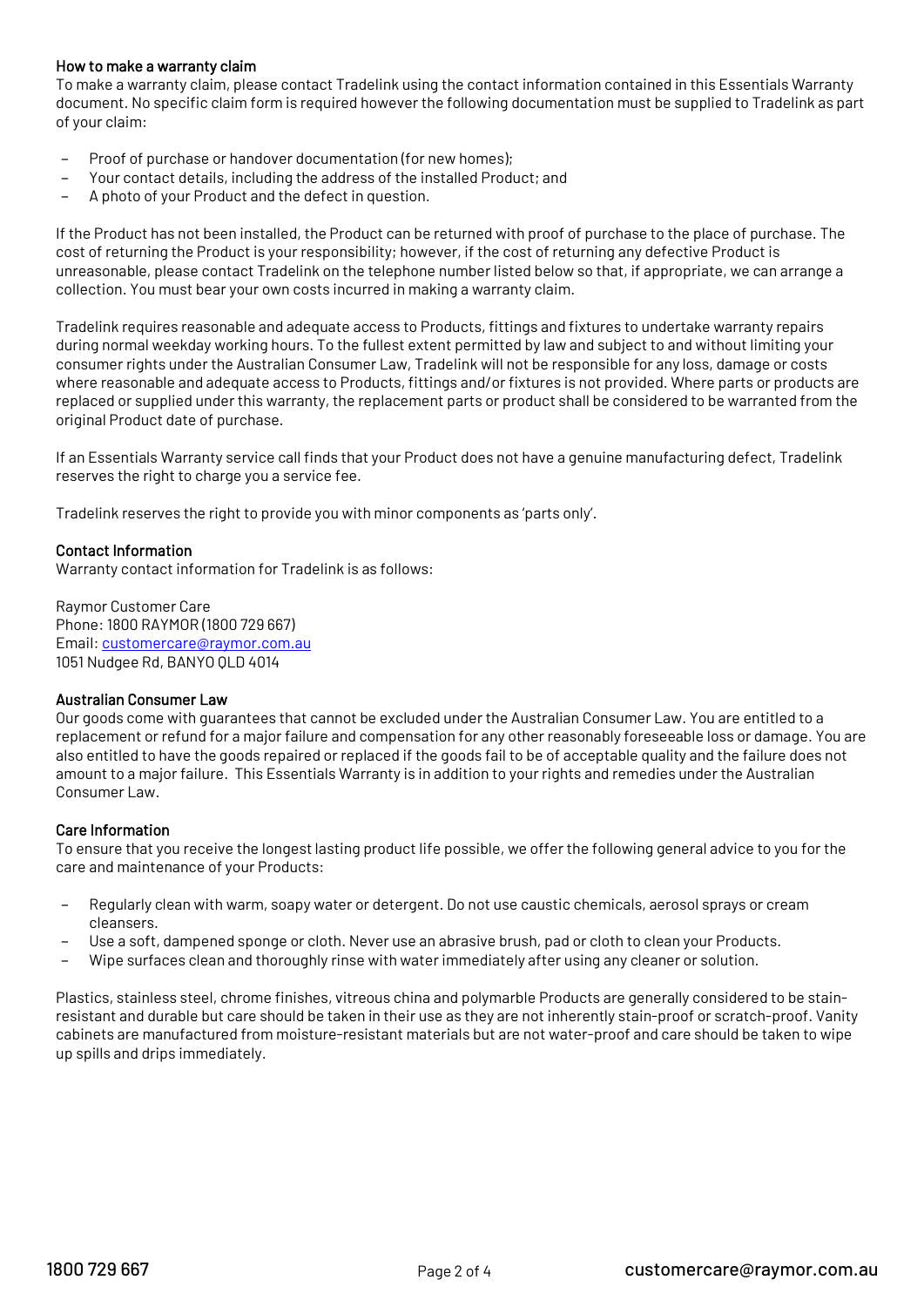## What is not covered

Your Essentials Warranty does not cover any defect or damage caused or partly caused, by or arising through: fair wear and tear (e.g. working seals in the inlet and outlet valves, scratching from cleaning, etc.); misuse, incorrect storage or handling of the Products; failure to correctly install, use or maintain the Product or to follow any instructions or guidelines for installation, use or maintenance of the Product; adverse environmental conditions; faulty design of a system in which the Products are used; the use of the Product otherwise than for any application specified on a quote or order form, price book or catalogue issued by Tradelink; the continued use of the Product after any defect becomes apparent or would have become apparent to a reasonably prudent operator or user; or any accident or act of God.

Your Essentials Warranty will be voided if any of the events detailed below arise:

- You are unable to provide proof of purchase or equivalent documentation from an authorised retailer of a Product;
- If the Product is not installed by a licensed plumber and/or electrician;
- − If the Product is not installed in accordance with relevant Australian Standards, NCC and state regulations;
- − If the Product is not installed in accordance with the manufacturer's installation instructions;
- − If the water pressure exceeds stated limitations as per the Product installation instructions;
- − If the hot water system delivery temperature at the outlet exceeds 65 degrees Celsius;
- − If isolation stop taps are not fitted per AS/NZS 35--.5:2000 requirements for appliances and apparatus or the manufacturer's installation instructions;
- − Failure to reasonably check and adjust fittings and connections during installation (e.g. pull-out mixer hose operation and weight position, adjust toilet flush rods and tighten cistern fittings, ensure plumbing connections are deburred and level, ensure vanity cabinet is square and level, etc.);
- If other devices are fitted to the outlet of tapware (e.g. water filters or stop valves);
- Tradelink non-approved parts are fitted in tap body or end of line water flow regulating devices;
- − If repair, service, alteration or replacement has been undertaken without the prior approval of Tradelink
- If works are undertaken by a non-approved service agent or technician or where works are undertaken with non-standard or non-genuine replacement parts;
- − If inappropriate or non-approved connection fittings are used connecting Product to sewer;
- − If unauthorised modifications are made to Product;
- − If the Product is used for an incorrect application such as non-potable water, in commercial kitchens, restaurants, cafes, manufacturing facilities, etc.;
- − If the defect is a result of obstruction or damage due to inadequate flushing of system or problems caused by water supply (e.g. silt, thread tape, silicone, metal shavings, corrosion and excessive water pressure over 500kpa);
- − If particulates of ferrous or corrosive elements on the sink react chemically and cause rust and/or pitting into the stainless. Stainless steel does not rust under typical indoor atmospheric and temperature conditions.;
	- − If there is a failure to regularly clean or replace dirty or blocked tapware aerator inserts and/or shower heads, etc.;
- If there is a failure to regularly inspect flexible hoses for signs of failure including bulging, rust, wear, moisture, breaks, kinking, staining or discolouration;
- The removal or failure to install flow regulator in tapware or showers or regulated check valve or check valves in hand showers or veggie mixers;
- − If the Product is used with water additives (i.e. cleaning chemicals, disinfectants or additives in toilet cisterns); damage is caused to any surface, finish or protective coating by adhesives, sealants, etc.;
- − If damage is caused to any surface, finish or protective coating by an abrasive or harsh product (e.g. solvent, disinfectant, dye, bleach, oil, polish, acid, degreaser, alcohol, aerosol, etc.);
- − If exposure to ferrous metals or oxidants on stainless steel or chrome surfaces occurs (including substantial or prolonged exposure to cast iron, steel wool, bleach, hard water, etc.);
- − If installation or removal costs are incurred after installation of Products which contained obvious or visible faults;
- − If damage caused to the Product from installation or post installation use, abuse or misuse;
- − If surfaces between paired product are not adequately sealed during installation or commissioning (e.g. between a basin and waste, mixer and sink/basin, mixer body and finished wall, etc.);
- − Product damage is caused by misuse or abuse, as determined by a Tradelink Authorised Service Agent; or
- − Where a Product is coupled or used with a product other than a Product, the Raymor Warranty is limited only to the Product.

It is the responsibility of you and/or the installer to ensure that prior to installation:

- the Product is not damaged;
- you are happy with your purchase; and
- the Product has all its components.

Following installation of your Product, it is your responsibility to ensure all required maintenance is performed.

Installed Products are warranted for genuine manufacturing defects arising in your Product during the course of normal domestic or equivalent commercial use for the term of the warranty period. Our manufacturer's warranty does not cover Product which are incorrect or have been installed with pre-existing damage or missing parts.